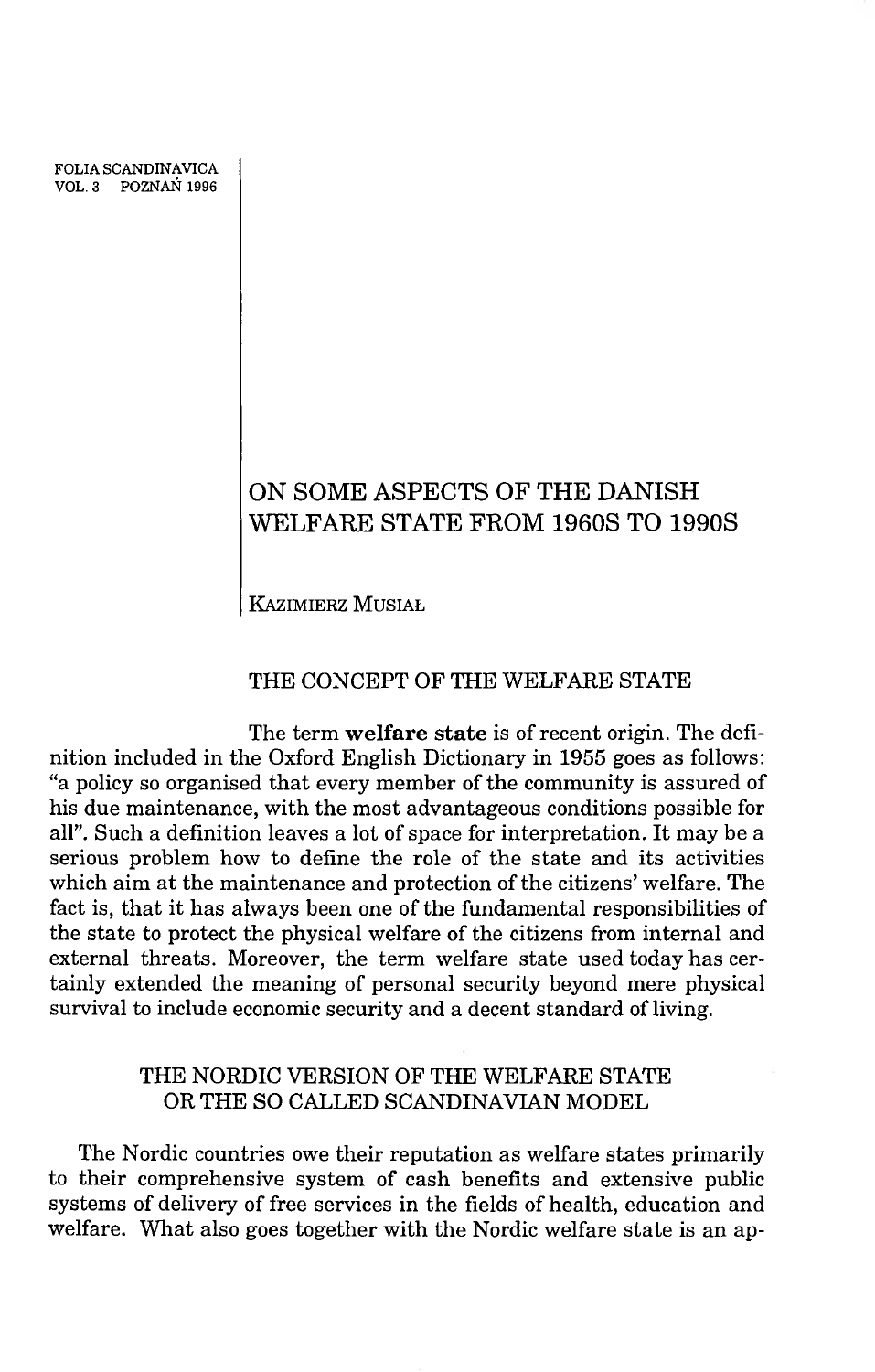parent "passion for equality",<sup>1</sup> and what follows, that the provisions are available for all, regardless of the recipients' financial status. One can seldom hear claims for uniformity or conformity, but the very concept of democracy in these countries contains the idea of social and economic, as well as political egalitarianism.

There are three essential features of the Scandinavian model. First, the social policy is **comprehensive** in its attempt to provide welfare. The scope of public intervention is defined broader than in most other nations, and policy embraces an extensive range of social needs. Secondly, the social entitlement principle has been **institutionalised**. There has been constituted a democratic right to a socially adequate level of living. For the third, the social legislation has the solidaristic and universalist nature. The welfare state is meant to integrate and include the entire population.

The social and political experiment that had been realised in Scandinavia after World War II gave all these countries a special status in Europe and in the world. Many talked of *"laboratories of the world", "the middle way"* or *"Social Democratic experiment".* I think Denmark is a good case in point. On the one hand, private enterprise and market economy together with a strong democratic tradition placed Denmark in line with other states of Western Europe where liberalism was the dominating ideology. Hardly anybody doubted it was a capitalist country. On the other hand, the strong Social Democratic Party, well anchored in the political system, openly advocated a planned economy as the best means of just economic development. Social security and equality of the citizens should be the eventual outcome. The two above mentioned and seemingly incompatible patterns of development not only have been applied but also have brought about a society with one of the highest standards of living in the world. In this paper I would like to have a closer look at the processes which in the first place created the "Danish Dream" in the shape of the welfare state, and which later on prevented its apparent destruction. How has it come about?

### THE POLITICAL FOUNDATIONS OF THE WELFARE STATE

There is much truth in calling Danish politics of the post-war period a Social Democratic experiment. It is Social Democrats who are often given, and take credit for establishing the welfare state in Denmark. Even though this was not always the case,  $2$  it was the government led by

 $1$  The equality permeating societies is well analysed by Rold Andersen (1983).

<sup>&</sup>lt;sup>2</sup> The role of Social Democrats in creating the welfare state in Scandinavia has often been a bone of contention among political scientists. For details see Esping-Andersen & Korpi p. 46, T. Knudsen (1993) pp. 171-185, Torpe (1986), Baldwin (1990).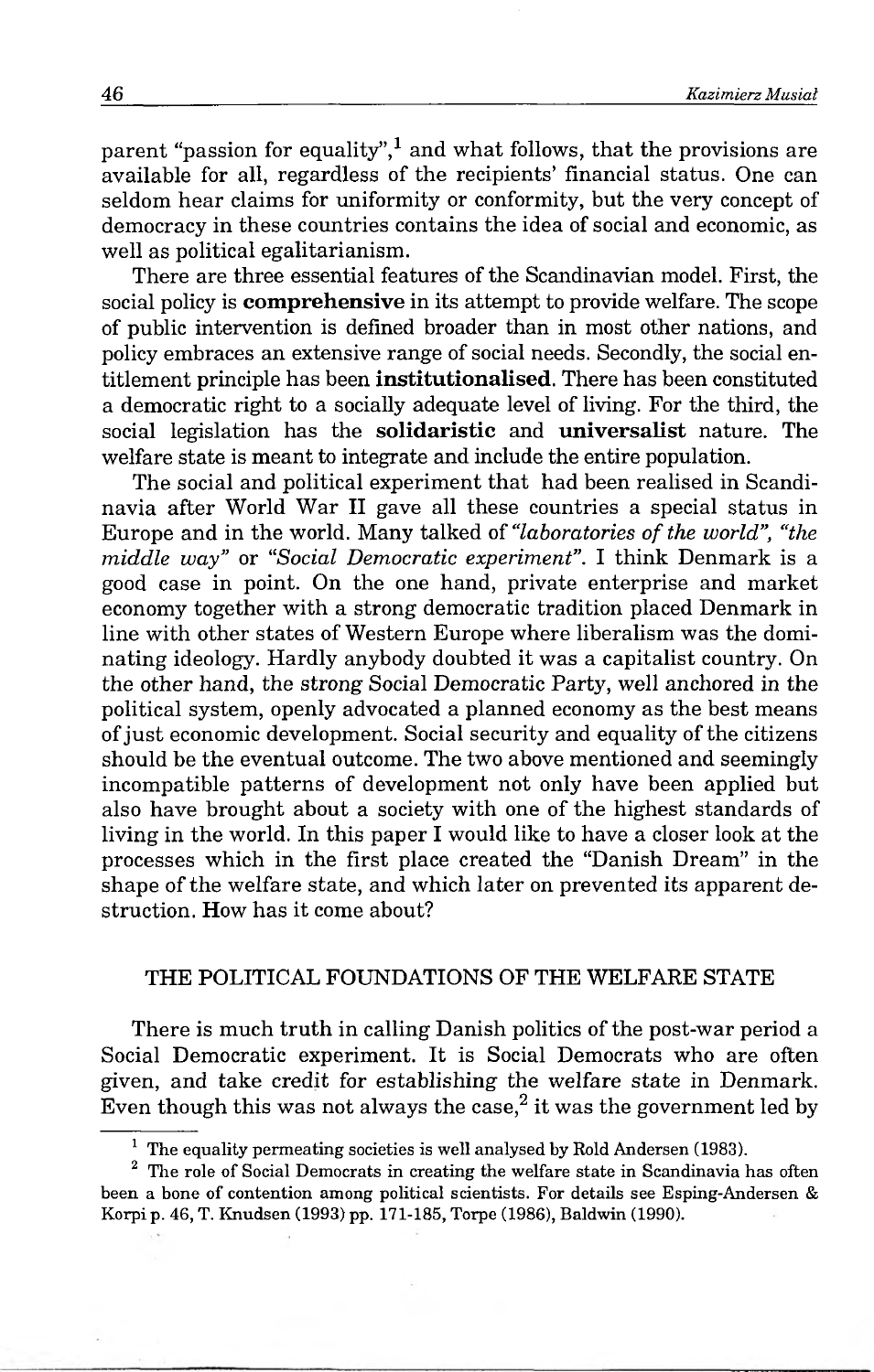Social Democrats which already in 1933, at the time of the Depression, designed comprehensive social insurance legislation.3 Many of the solutions provided by the act had been borrowed from Liberals and tried out earlier. By the time the Depression struck with full force, Denmark, like other Scandinavian states, had a safety net of basic social insurance. The benefits were minimal and the coverage left much to be desired but they guaranteed physical survival. It was at that time when the Dane in the street started to trust his state. This was the beginning of the Danish Welfare Dream.

The depth of the crisis in the 1930s forged sufficient political consensus to fight unemployment by means of public expenditure. The Social Democrats together with their political allies, the Radical Liberals, put in place the basic pillar of the welfare state: fiscal stimulus to restore demand and to keep farms and factories producing. The idea that the state should undertake only minimal economic activities was put aside as one of the first steps away from the liberal orthodoxy.<sup>4</sup> The immediate benefit of this action for the Social Democrats was of a political nature. They committed the industrial working class to a constitutional, reformist programme of pragmatic economic and social change. The principle of capitalism, private enterprise, was accepted. In turn, the bourgeois parties accepted the necessity of state intervention at times of economic emergency. Public spending could revive a stagnant economy and relieve social suffering, and the principle of collective bargaining was admitted to decide how the created wealth would be distributed. In this way the Welfare Dream developed its economic basis.

The economic compromises struck between the Left and the Right of Danish politics before World War II created a strong foundation for further development of the welfare state after the war. A modicum of respect and co-operation between the employers and unions, reinforced partially by social homogeneity, encouraged political and economic cooperation. In the Social Democratic Party a tendency to renounce all talk about socialising and planning the economy became more clear by the end of the  $1950s$ .<sup>5</sup> The party wanted instead to reach a pragmatic agreement within the parliament. They hoped that through stimulating economic growth and a reasonable social and tax policy, it would be gradually possible to complete the creation of the welfare state in Denmark.

<sup>&</sup>lt;sup>3</sup> K. K. Steincke's Social Reform Act of 1933 provided four sets of laws which included: 1. Accident Insurance Act, 2. Employment Exchange and Unemployment Insurance Act, 3. National Social Insurance Act with disablement insurance and old age provision included, 4. Public Assistance Act. Source: Flora (ed.) (1987) pp. 194-217; see also Haue et al. (1985) s. 151.

 $4$  Conf. K. Knudsen et al. (1991).

 $5$  See Friisberg (1977) p. 25.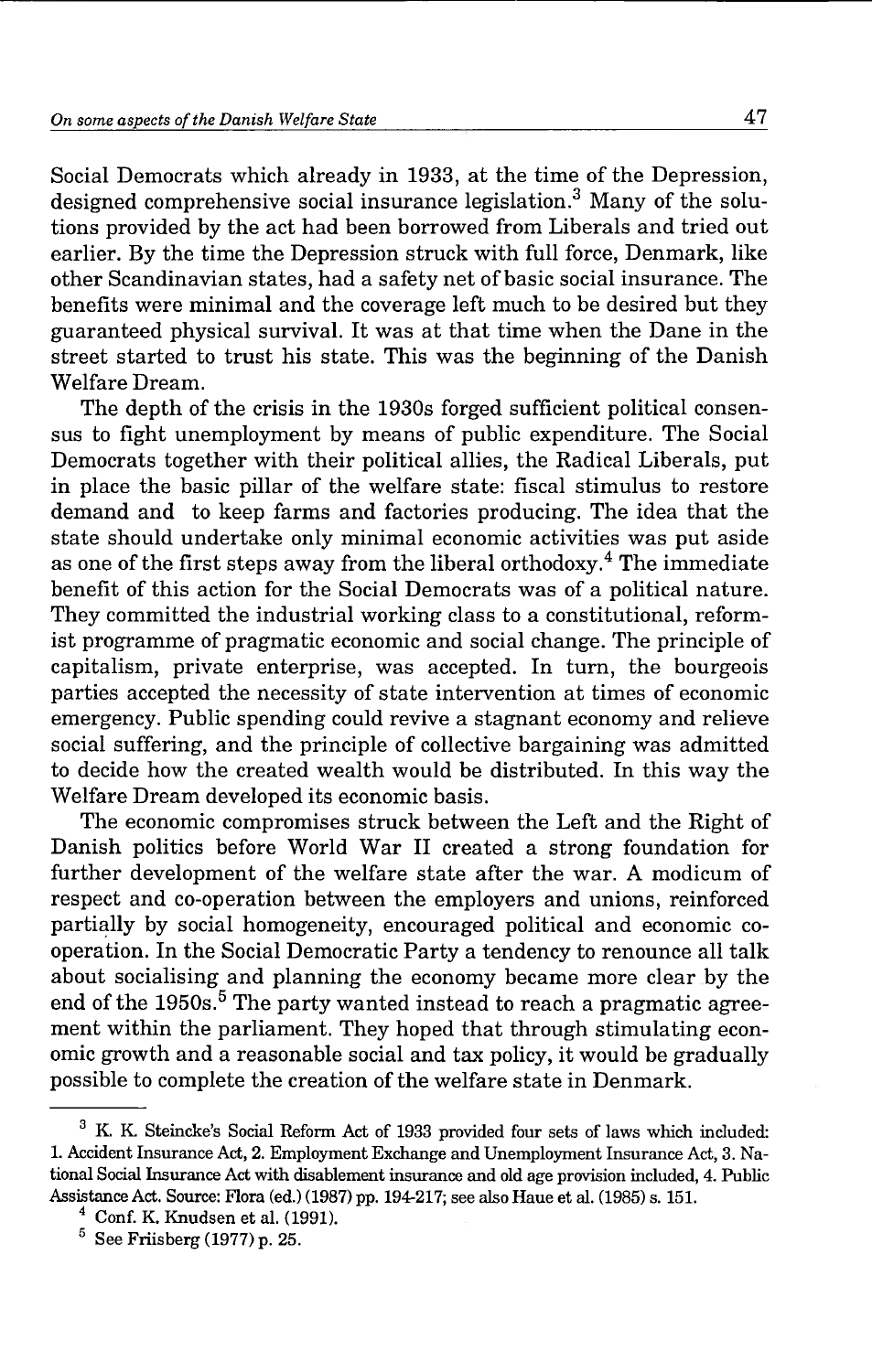# THE DANISH WELFARE STATE AND THE WORLD ECONOMIC CYCLE

A significant, and probably the most important, feature of the Danish economy nowadays is its open character and its dependence on the development of the world economy. Danish production is based upon export to the world market, and a growing part of private consumption is based on import. Since the 1950s the gradual internationalisation of the world economy has made Denmark more dependent on the international business cycle. This could be easily observed both at the time of growth, for example in 1957, when freeing international trade boosted economic growth, and in crisis, for example in 1974, when rising oil prices brought about the recession.

Economic stability has been the condition of political stability and the building of the welfare state. In the 1950s Denmark had relatively low rates of growth in its production of goods and services. Agricultural export alone was not enough to supply sufficient means for financing imports, and industry could not work at its full capacity. The means to finance the Danish Dream were scarce. In turn, the country experienced a very rapid industrialisation process in the 1960s. However, the manufacturing sector never achieved the same important and dominating place in the whole pattern of economic activity as it did, for example, in the neighbouring Nordic countries. It was construction, wholesale, retail and transport sectors that played a more important role in Denmark.

But the most remarkable feature of Danish growth in the 1960s was the explosive growth in the services of the public sector. The Social Democratic Prime Minister, Viggo Kampmann, gave in 1960 the following go ahead signal for the growth of the public sector:

''Its looking up now. The automatic rise of income means that the taxes will flow in. We would like to grasp this historical chance. The money shall not be paid back as tax concessions but it shall be used to give the society goods required by the majority. We will build universities and teacher training colleges. We will build social institutions. We will support arts and culture. We will lift the standards in all fields."<sup>6</sup>

This growth in public consumption of labour and capital was a precondition of the great variety of public services and benefits that were created. This again went hand in hand with the steady growth of private production during the prosperity phase in the 1960s and the first half of the 1970s. The stability of economic growth was a prerequisite of the welfare state and in the 1960s both the government and the citizens cherished the hope that their Dream would still become more real. Unfortunately, the world wide economic crisis of 1974 made some severe cracks in the building.

<sup>6</sup> Haue et al. (1985) p. 241. My translation.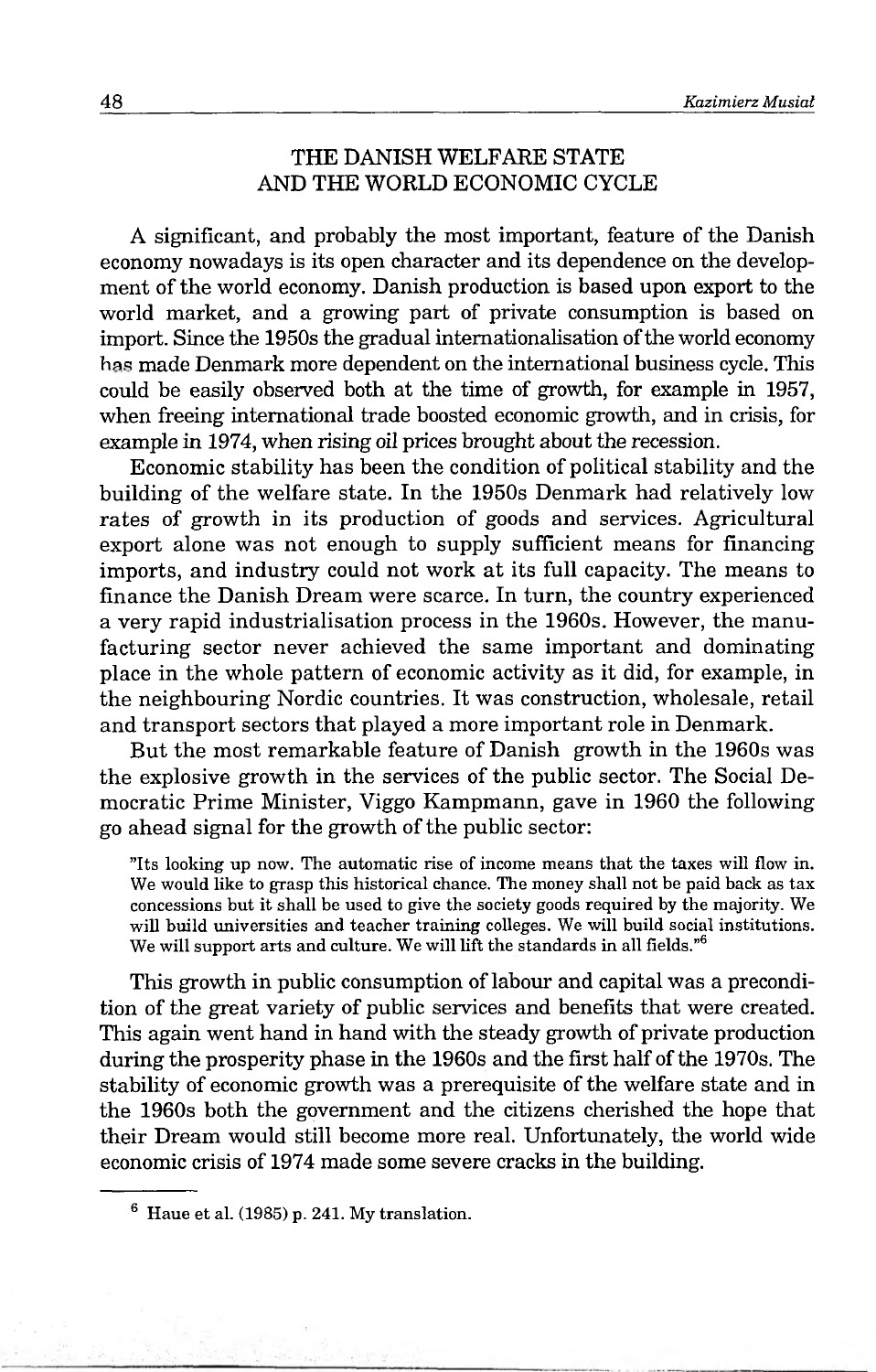|                              | Ave-<br>rage<br>1950-<br>60 | Ave-<br>rage<br>1960-<br>70 | Ave-<br>rage<br>1970-<br>80 |     |     |     |        | 1971 1972 1973 1974   1975   1976 1977 1978 1979 1980 |     |     |     |     |        | Ave-<br>rage<br>1981-<br>86 |     | 1989 1991 |
|------------------------------|-----------------------------|-----------------------------|-----------------------------|-----|-----|-----|--------|-------------------------------------------------------|-----|-----|-----|-----|--------|-----------------------------|-----|-----------|
| <b>Denmark</b>               | 3,2                         | 4,6                         | 2,3                         | 2,4 | 5,4 | 3,8 | $-0,7$ | -1                                                    | 6,9 | 1,9 | 1,3 |     | $-0.2$ | 3,6                         | 0,6 | 1,2       |
| Sweden                       | 3,4                         | 4,6                         | 1,9                         | 0,8 | 2.2 | 3.9 | 4,3    | 2,2                                                   | 1,2 | -2  | 1,3 | 3,1 | 1,4    | 2,3                         | 2,4 | $-1,8$    |
| <b>OECD</b><br><b>Europe</b> | 4,5                         | 4,9                         | 2,5                         | 0,2 | 0,3 | 5,8 | 2,2    | $-0.9$                                                | 4,7 | 2,3 | 3,1 | 3.3 | 1.5    | 3,2                         | -   |           |

T able 1. Rates of growth of gross domestic product in per cent of constant prices in Denmark and Sweden 1950-91.

Sources: Nordic Council, Yearbook of Nordic Statistics, 1985 and 1993; OECD, Economic Outlook: Historical Statistics, 1960-86; Samfundsstatistik 1989.

# STEADY GROWTH AND UNEXPECTED CRISIS: IS THERE SOMETHING ROTTEN IN THE STATE OF DENMARK?

From the mid-1950s to the early 1970s, Denmark, like other Western industrial democracies, developed a  $Keynesian<sup>7</sup>$  consensus on how to manage economic policy. It called for the government to use fiscal policy (taxing and spending) not only to meet its obligations, but also to keep the economy running at full capacity. Whenever the economy threatened to overheat (leading to inflation) or to stall (leading to recession), the government applied timely correctives. The role of the state has expanded as a result of the activist role of manipulating the market economy to achieve desirable ends: low rates of unemployment and inflation, high levels of income and wealth, and high rates of investment and growth.<sup>8</sup> As a result of the application of Keynesian economics, Denmark opted for a collectivist solution: funding massive social programmes through heavy and comprehensive taxation. The government moved toward free-market production and trade, while redistributing the growth through a large public sector financed by income and consumption taxes. As long as the wheels of the economy were rolling properly, the Keynesian system was meeting the challenge of the Welfare Dream.

However, the internationalisation of the world economy in the late 1960s and early 1970s made the small, open Danish economy more dependent on the downward trends of the world market and more vulnerable to recession. Joining the EEC in 1973 made Denmark even more dependent on the European economic development. Therefore, the crisis in

<sup>7</sup> From John Maynard Keynes, a reformist British economist, whose work ''The General Theory of Employment, Interest and Money" from 1936 explained why governmental management of the economy was both necessary and practical.

 $8$  See Einhorn & Logue (1989) p. 194.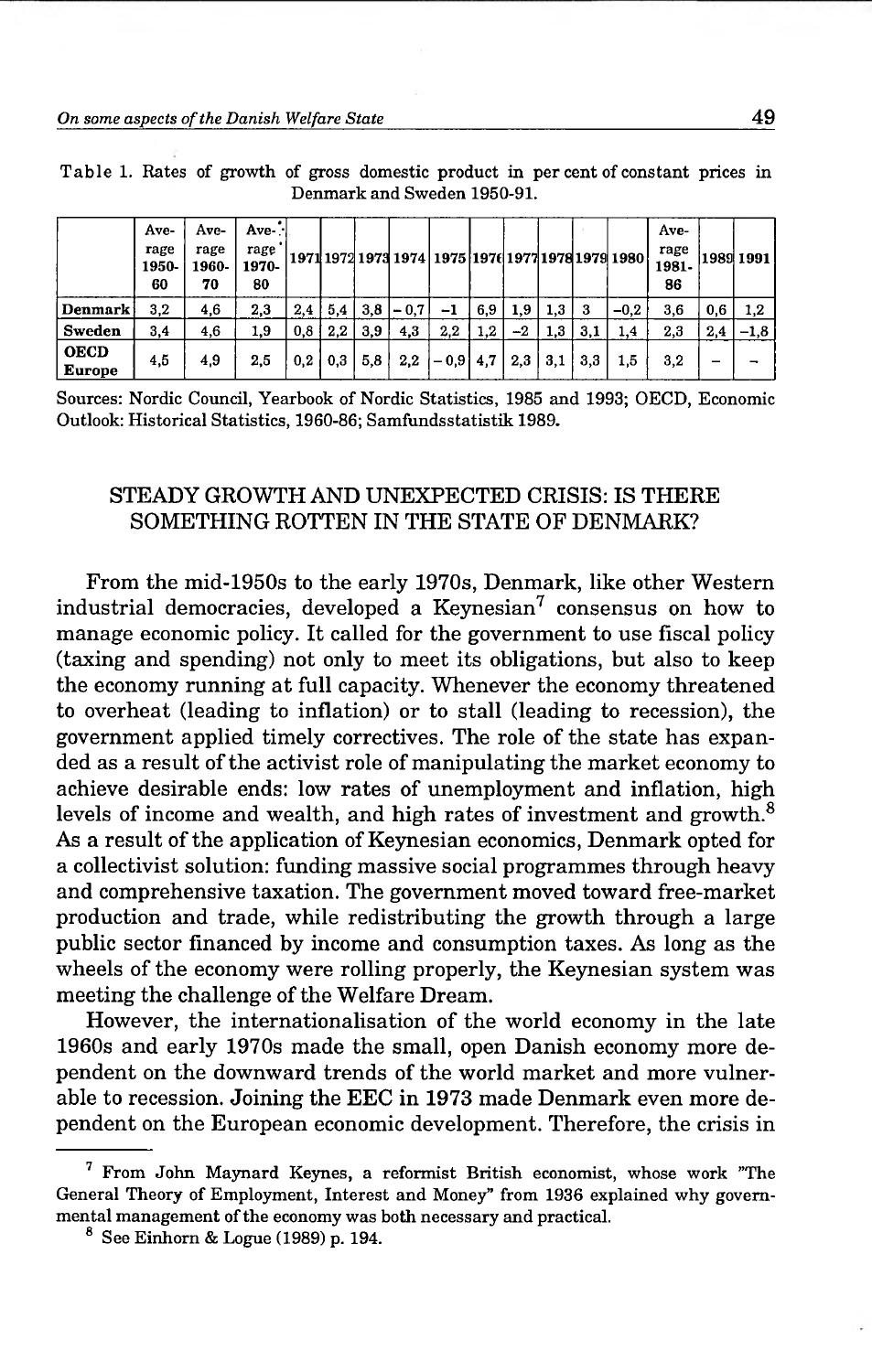1974/75 hit Denmark more severely than many other OECD countries. Denmark suffered the most among Scandinavian countries. Lack of national energy resources and a weak industrial sector were not assets that could meet the rise by more than  $350\%$  of oil prices in  $1974/75.9$ 

Furthermore, the country had experienced a long period with balance of payment deficits even during the prosperity phase in the 1960s, and the result was the accumulation of foreign debts. These again were to be repaid in a period of an increasing instability in foreign trade. In consequence the Social Democratic government found it necessary to pursue a tight economic policy with budget restraints, combined with various unemployment programmes and an active labour market policy. The result was increasing unemployment to a very high level, which contrasted brutally with the Social Democratic slogan of full employment in the sixties. Thus, in spite of the properly applied economic measures, it turned out that the government was not able to find proper solutions. Would it mean that there might be something rotten in the very welfare state? People started to look for reasons and became more critical as to the internal mechanisms which suddenly appeared ineffective.

Table 2. Unemployment rates in Denmark and Sweden 1971-1991. (Yearly average of monthly figures, registered unemployment in per cent of employees in the labour force.)

|                | 1971 | 1973     | 1975 | 1977 | 1979 | 1981 | 1983 | 1985       | 1987 | 1991 |
|----------------|------|----------|------|------|------|------|------|------------|------|------|
| Denmark        |      | $_{0.8}$ | 4.9  | ხ.მ  | 0.Z  | 9.2  | 10.D | - 9. -     |      |      |
| $\vert$ Sweden | ى.   | 2.6      |      | ⊥.∪  |      | ن.ء  | o.u  | $\epsilon$ | ن.   |      |

Sources: *Yearbook of Nordic Statistics*, 1981 and 1993, *Samfundsstatistik* 1989.

#### ECONOMIC DEMOCRACY

One of the ways in which the welfare state started to be approached then, was the attempt to introduce economic democracy.<sup>10</sup> A plan was put forward by the trade unions (LO) and the Social Democratic Party in 1973. The idea was to give the workers a chance to influence the economic planning in the factories where they worked. The workers should be able to participate in the investments in their factories and by doing this, lay grounds for more workplaces for the unemployed. The money for the investments should come from the factory's turnover and be placed in a special mutual investments account before it was invested. Neither of

<sup>&</sup>lt;sup>9</sup> The state of Danish economy at the time of crisis is well described in Bild et al. (1983).

 $10$  Einhorn & Logue (1989) pp. 33-39 provide an extensive analysis of stages of democracy in Scandinavia, economic democracy being one of the most important as for the development of the welfare state.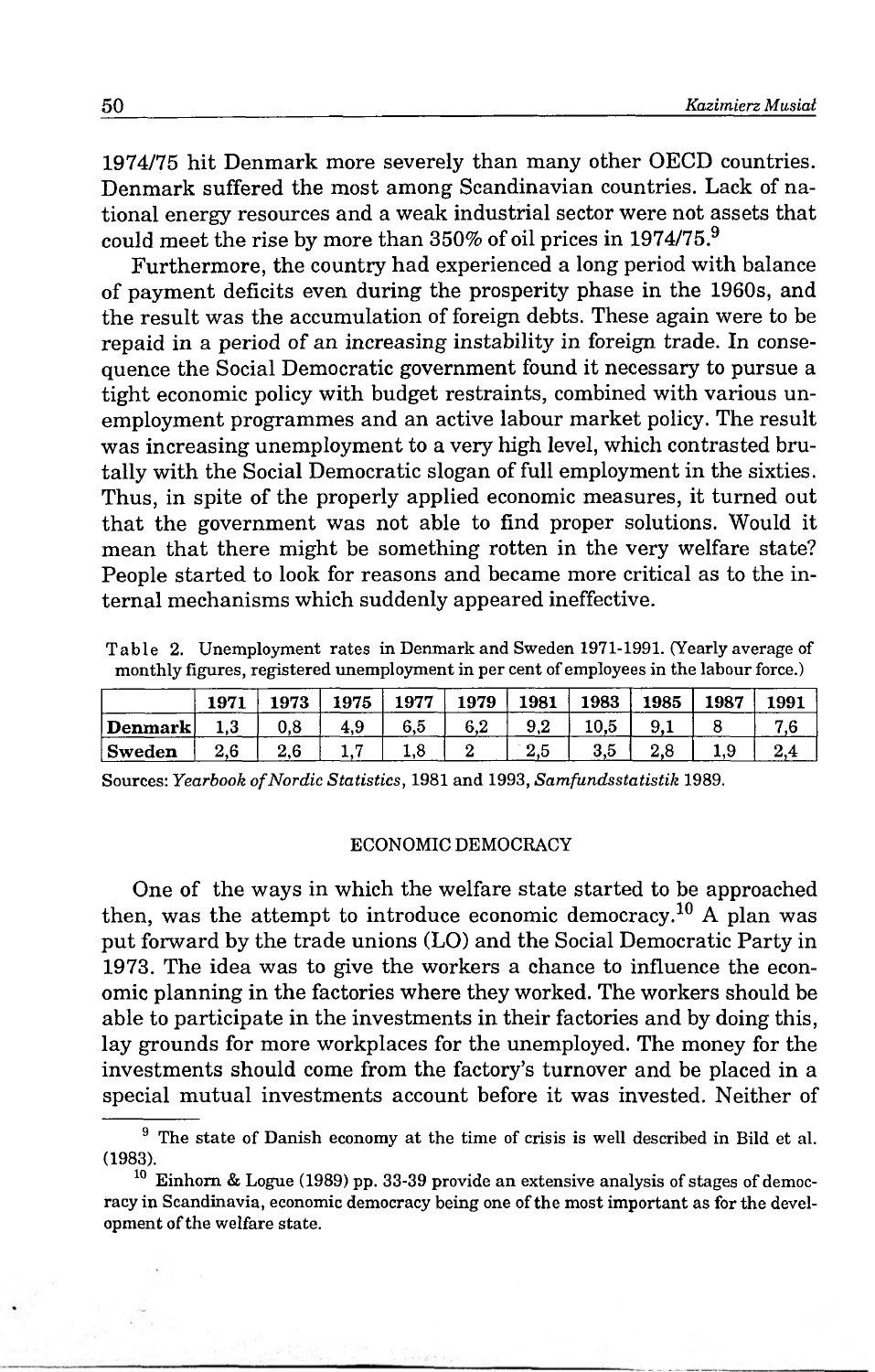the political parties on the Right or the Left of Danish politics supported the proposal. The bourgeois parties were afraid of introducing socialism through the back door, while the left wing parties feared that the proposal would hide the existing differences in society and be the lifeline for capitalism. The Social Democratic Party, not finding enough supporters for the plan, gave up the idea. Clearly enough, the belief that the welfare state will generate economic equality was put aside. Although the idea of economic democracy has survived in people's minds until the present day, again it remains only a part of the Dream.

# THE HUMAN ASPECT OF THE CHANGES AND WHY THE PUBLIC SECTOR CANT STOP EXPANDING ANYWAY?

''There are many aspects of the social changes which took place in Denmark during the recent decades, but a common denominator is the dissolution of a number of social networks, especially families."<sup>11</sup>

The human aspect of the changes can primarily be observed within families. For example, Danish women gave up their traditional role of housewife and opted for the market as paid labour. From 1960 to the 1980s the number of housewives staying at home decreased from 829,000 to 250,000. This transition have been eased by the changes in technology, and many of the working women took on their shoulders a heavy burden of double work. As illustrated by different studies from the 1970s and  $1980s^{12}$  the ability of a family to perform its basic functions has become weaker. Many of the functions have been taken over by the public sector and its professional staff but the less tangible tasks of bringing advice and comfort in critical situations could not be made up for so easily. Technically speaking, the flexibility of the welfare system made it easy to take over family's tasks. The number of places in day institutions for children grew rapidly and so did the number of homehelpers. However, from the psychological point of view the process was not so one-sided. Many people started to doubt whether the basic role of the family should be taken over by the public sector.

The problem is, that the schools have been worked out to provide knowledge and intellectual understanding, and not as substitutes for family care. The hospitals were to provide treatment for conditions classified in medical groups of diagnosis, not to heal conditions following the absence of stable social structures. Therefore, for the last twenty years many people pointed at deficiencies in the public services. These defi-

 $11$  Rold Andersen (1983) p. 40.

<sup>&</sup>lt;sup>12</sup> For example see Rold Andersen (1984).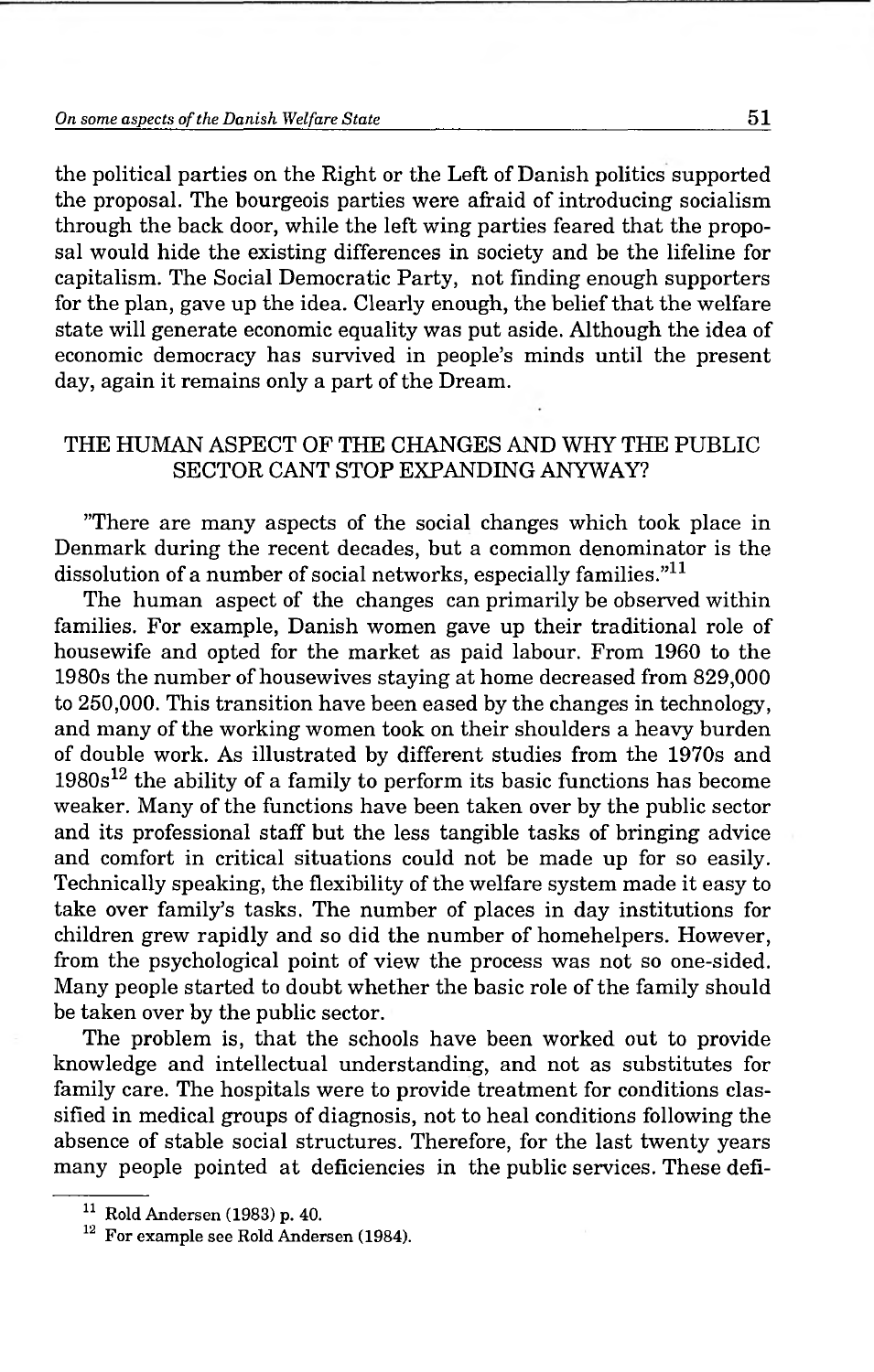ciencies led to public dissatisfaction, which couldn't be made up for by the growing number of social personnel. As these were actually the only tactics the welfare administrators could come up with, the whole situation resembled a vicious circle. On the one hand, the growing number of working women had more work opportunities in the public sector, but also caused the disintegration of the family structure. On the other hand, the public sector did not fulfil its functions of an "institutionalised parent". However, pressure on the public sector to provide the proper service has continued. So... still more personnel have been employed to do the job.

# IN WHICH FIELDS WAS THE WELFARE DREAM TO COME TRUE?

Throughout the last 30 years, there were many factors which changed the patterns of life of the Danish citizens. However, two areas of state planning and intervention, in my opinion, namely education and social policy, seem to be the most tangible. At the same time, they are the ones which seem to have succeeded most.

#### EDUCATION

After World War II there was nobody in Denmark who doubted the necessity of state investment in education. In the years from 1959/60 to 1970 the per cent of GNP for the educational sector rose from 3 to 6  $\%$ <sup>13</sup> 1958 legislation provided equal chances for children living in towns and in the countryside. Construction of new primary schools, secondary schools and universities characterised the 1960s. Three new universities in Odense, Roskilde and Alborg were opened, and there were many more students who continued upper secondary and higher education. In 1960/61 there were about 9000 students and in 1970/71 the number was 35,000. The Social Democratic Party saw the development of the educational sector as one of the means to introduce more equality in the society. For Social Democrats it became an ideological issue to provide free admission to as many post-secondary educational institutions as possible. The results of this action can be seen in the following example. In 1956, out of the given year group, there were only 6,5% of children of working class parents who finished upper secondary education. In 1965 the number rose to 10% and in 1974 to  $16\%$ .<sup>14</sup>

<sup>13</sup> Haue et al. (1985) p. 242.

<sup>14</sup> Haue et al. (1985) p. 243.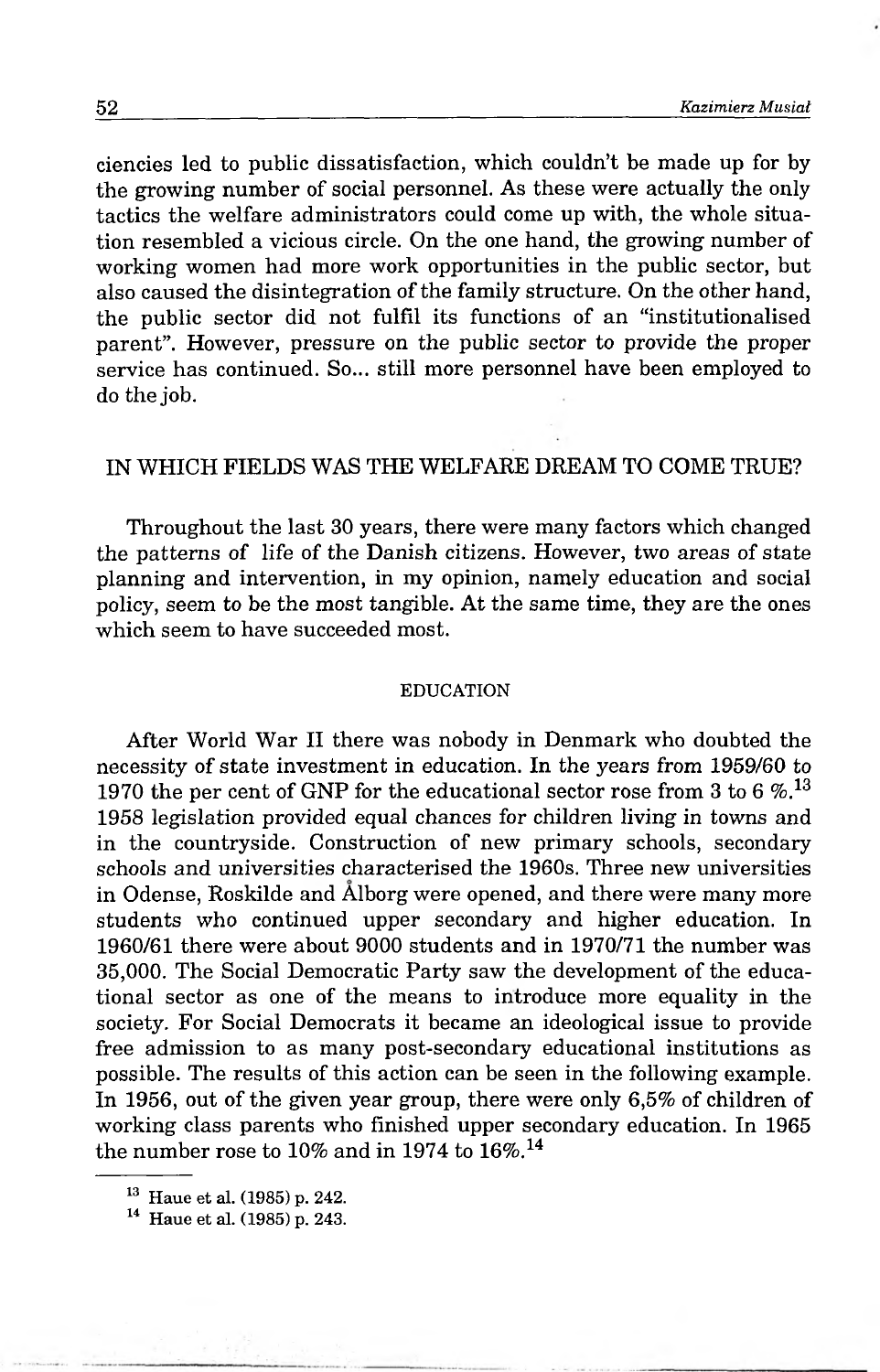### *On some aspects o f the Danish Welfare State* **53**

The most important feature of development of the educational system in the 1970s was the growing influence of the parents on what and how their children were taught. At the same time, the school took over many of the tasks which traditionally belonged to the parents and which now could not be fulfilled. The family pattern changed due to economic development. Most often both parents are now at work and there is less and less time to take care of the children. The new educational act of 1975 stressed the parents right to influence the education of their children through tighter contacts with the schools.

### THE EDUCATIONAL SITUATION AFTER 1975

Since 1975 the "folkeskole" education has lasted up to 10 years and in general the period of education for an average student has become longer. Industrial development requires better qualifications and a whole range of new vocational and retraining courses has been created. Nowadays there are hardly any students who can count on their education and training being terminated when they finish school.

### SOCIAL POLICY

Social policy in a welfare state is a more or less automatically directed towards the citizens. Its primary objective is to increase the welfare of society and to promote equality. Since the 1960s the development of social policy in Denmark has been closely related with the development of the economy. The economic boom of the late 1950s caused the labour market to grow bigger, especially because of the women whose hands were now needed. The number of public institutions and variety of day care centres grew rapidly as there were more and more small children and elderly people to take care of.

In the period of economic prosperity in thel960s both the economists and the politicians planned and legislated the broader objectives of social policy. Since 1960s security has become the key-word in the Danish society and awareness of social security became an obvious term for everybody. The social policy should not only alleviate real needs, but it should also protect against any substantial loss of income. What is more, it was even expected that social policy should prevent any loss of income happening, and in case it was unavoidable, it should find new work for the unemployed. In order to reach these ambitious goals a whole set of legislation was applied.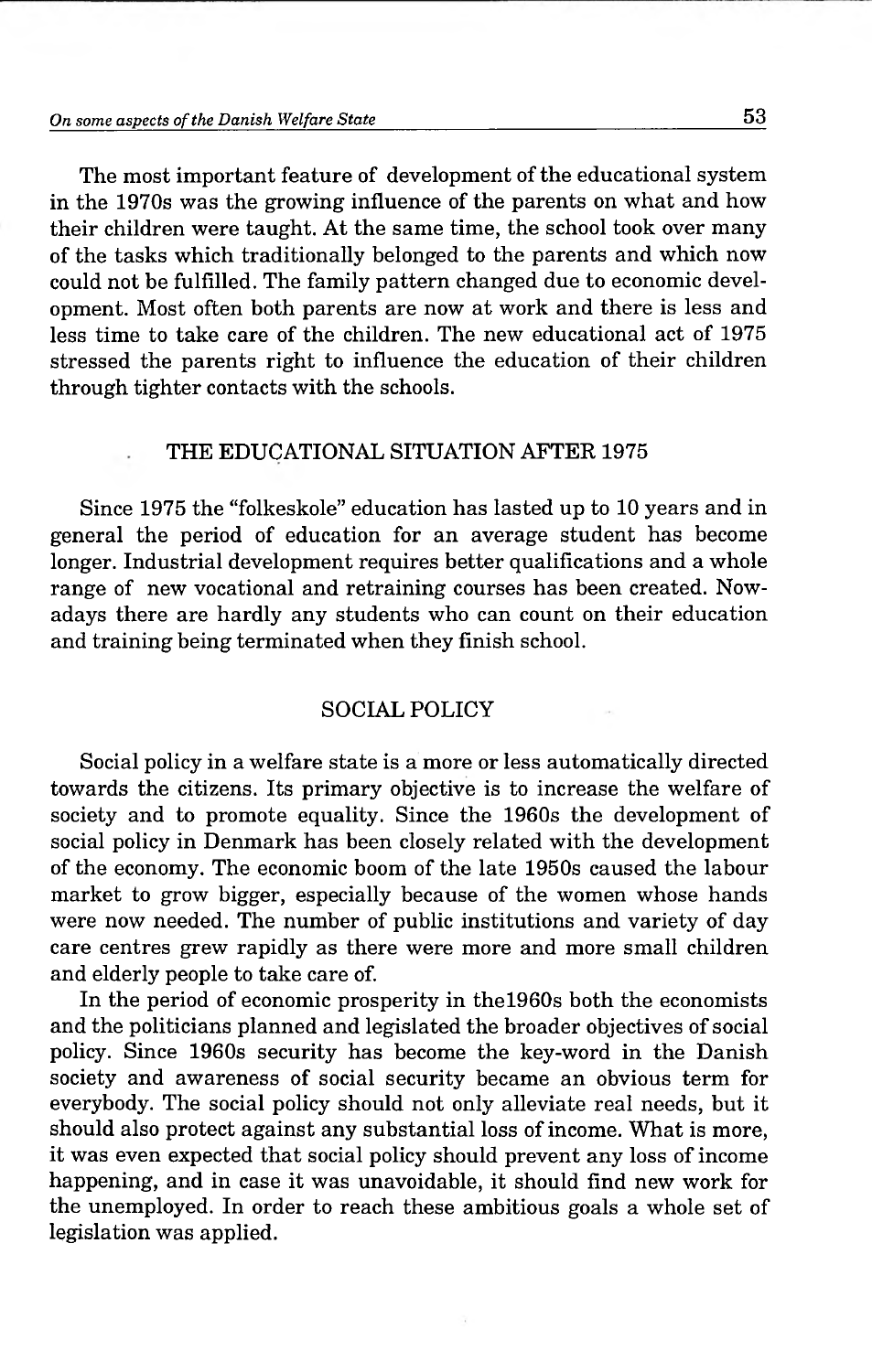#### SOCIAL LEGISLATION IN THE WELFARE STATE

1961 was the year when the foundations were laid under the present system of social assistance. The New Public Assistance Act (Lov om offentlig forsorg) made the benefits non-repayable and took the stigma away from the very act of receiving the assistance. More and more social groups were becoming eligible for help, and public assistance no longer resulted in loss of political rights and restrictions on marriage.

By the end of the 1960s, despite the economic boom, social legislation was split and incomplete and the situation called for a reform. The first element of the comprehensive social reform, the National Health Insurance Act, was enacted in 1973. In the first place the Act abolished sick-benefit associations and the administration of finances was transferred to public authorities (amtskommunerne). They had to finance an obligatory health insurance and in this way provide free medical care for all with permanent residence in Denmark. The act was so comprehensive that it has survived until now without any major changes. An important act that protected against loss of income during periods of illness was also introduced in the same year. The Social Assistance Act (Bistandsloven) was the third and the most important element of the reform. It came in 1976 and combined various pieces of social legislation under one heading. Its point of departure was a social and medical assessment of the family in order to permit alleviation of a broad range of family problems simultaneously. The Act has aimed at preventive treatment and a visiting scheme. The attention has not been paid to the specific reason for seeking assistance but to the actual and present need for such assistance. For example the Act has, as the matter of right, provided for an advisory service for individuals faced with social hardship. On the basis of an individual evaluation of the persons requirements the authorities can make cash grants covering family care, education, training, rehabilitation, removal to another region or emigration.

### MANAGING THE BUDGET

The depression and high unemployment level have put the social system under heavy pressure since the mid-seventies. Downward trends in the economy did not allow the ambitious reform legislation to be fully applied. There have been made numerous cuts in the Assistance Act since 1976. The cash benefits, for example, which to begin with were closely related with family's actual needs were converted in 1987 into fixed rate benefits. Since 1957 the retirement pensions had been fully financed by the state and in principle were a flat-rate payment irrespec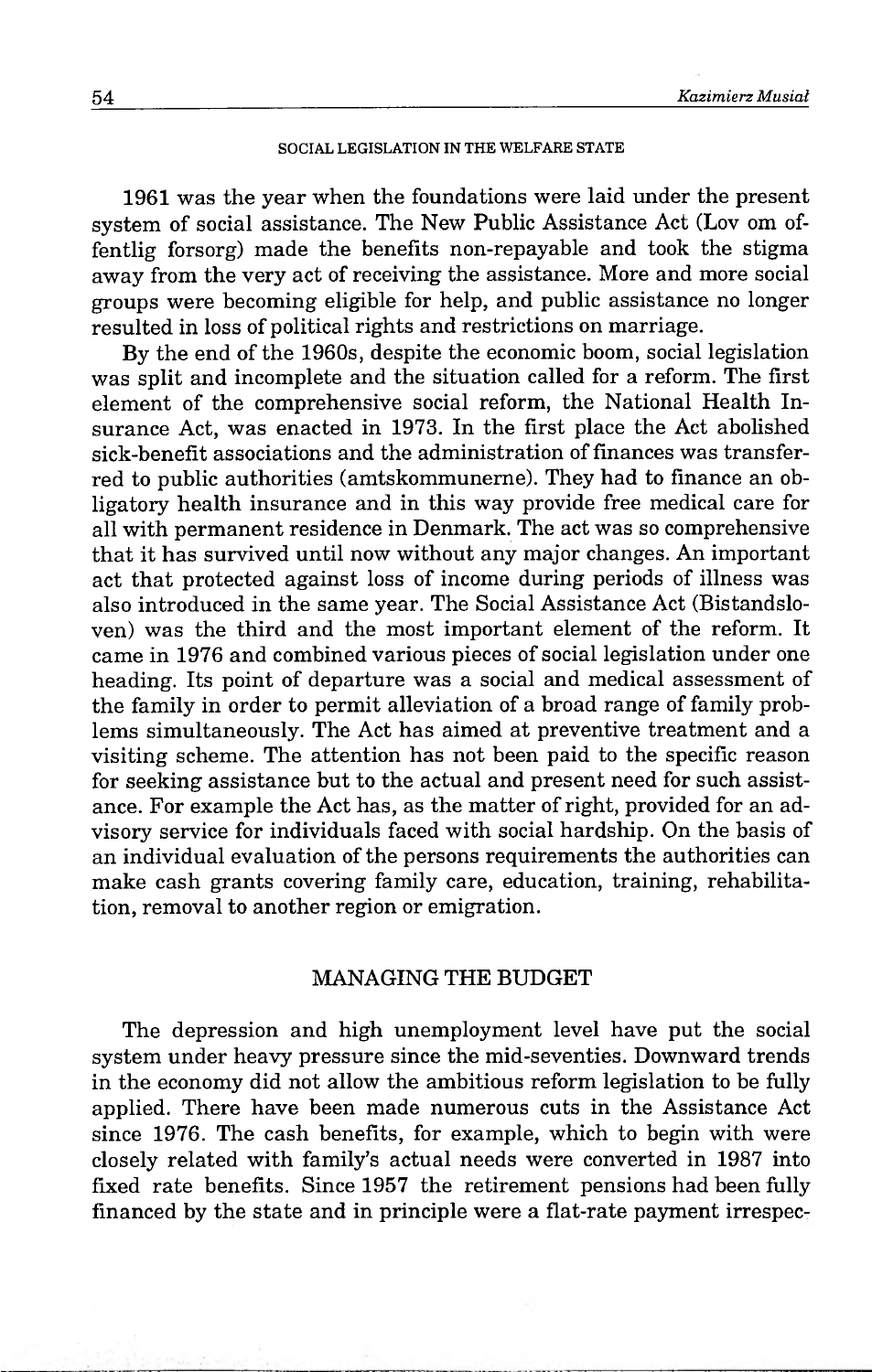tive of means. In 1982 the government allowed for adjusting the rate according to the pensioner's means. In 1989 new rules were introduced for reception of unemployment benefits. Generally, there was a tendency to cut back on public spending in the 1980s.

### HOW COME THE DANISH WELFARE DREAM IS STILL VALID?

The Pilgrim Fathers of the welfare state in Denmark would probably be satisfied nowadays if they saw the outcome of their plans. It does not matter that there are certain failures of the system.

Originally it seemed that the welfare state could develop without problems supported by constant economic growth. In the 1970s the crisis showed the fragility of this belief for the first time. Since then it has always been feared that there will not be enough means to finance the ambitious welfare policy. The growth of the public sector continued until the early 1980s as if by its own inertia. It just couldn't stop growing.

Due to the growing economic uncertainty the self-destruction of the Danish welfare state was stopped when the bourgeois parties took over in 1982. The system couldn't be allowed to grow bigger and a gradual transformation started. The government started to adjust the public spending to the unfavourable economic conditions, when the unemployment remained high and the wheels of the world's economy were rolling very slowly. It has been a painful process but it made it possible for the Danes to dream on at the time when their Swedish neighbours, for example, were getting a cold shower.

#### **REFERENCES**

- Baldwin, Peter (1989): *The Scandinavian Origins of the Social Interpretation of the Welfare-State,* in: *Comparative Studies In Society And History,* 1989, Vol 31, Iss 1, pp. 3-24.
- Baldwin, Peter (1990): The Politics of Social Solidarity, Cambridge.
- Bild, Tage; Flemming Ibsen; Henning J0rgensen (1982): *The Scandinavian Model* (Incomes Policy and Instabilities in Industrial Relations During the Period of Stagfla*tion),* Paper for the 6th IIRA-World Congress, Aalborg and Copenhagen.
- Einhorn, Eric S.; John Logue (1989): *Modem Welfare States (Politics and Policies in Social Democratic Scandinavia),* Praeger, New York.
- Erikson, Robert; Erik J0rgen Hansen; Stein Ringen; Hannu Uusitalo (1987): *The Scandinavian Model: welfare states and welfare research.*
- Esping-Andersen, G0sta; Walter Korpi (1987): *From Poor Relief to Institutional Welfare* States: The Development of Scandinavian Social Policy, in: Erikson, Robert et al. (1987) pp. 39-74.